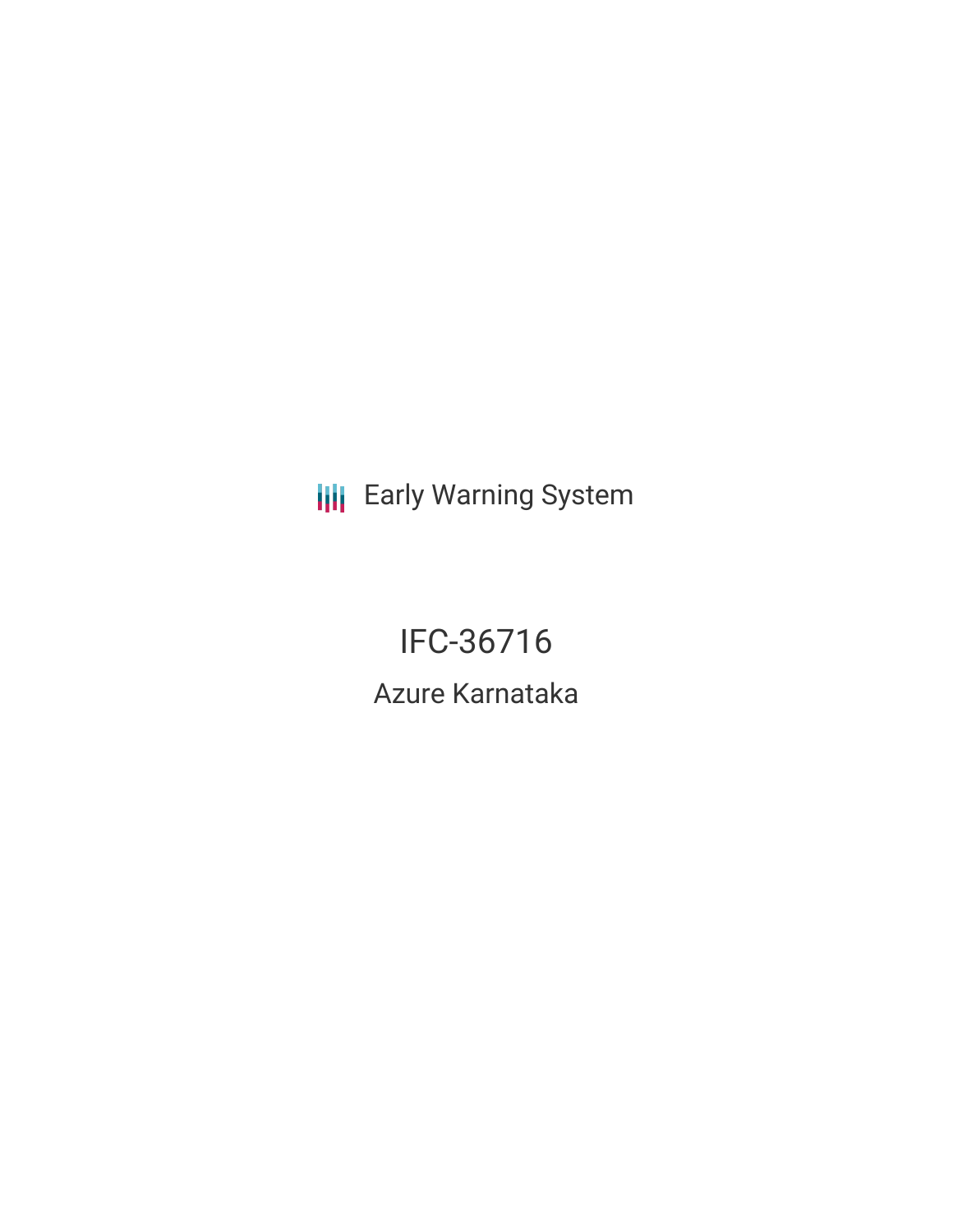# **Quick Facts**

| <b>Countries</b>               | India                                   |
|--------------------------------|-----------------------------------------|
| <b>Specific Location</b>       | State of Karnatka                       |
| <b>Financial Institutions</b>  | International Finance Corporation (IFC) |
| <b>Status</b>                  | Proposed                                |
| <b>Bank Risk Rating</b>        | B                                       |
| <b>Voting Date</b>             | 2015-12-21                              |
| <b>Borrower</b>                | AZURE POWER INDIA PRIVATE LIMITED       |
| <b>Sectors</b>                 | Construction, Energy                    |
| <b>Investment Type(s)</b>      | Loan                                    |
| <b>Investment Amount (USD)</b> | $$31.00$ million                        |
| <b>Project Cost (USD)</b>      | \$147.00 million                        |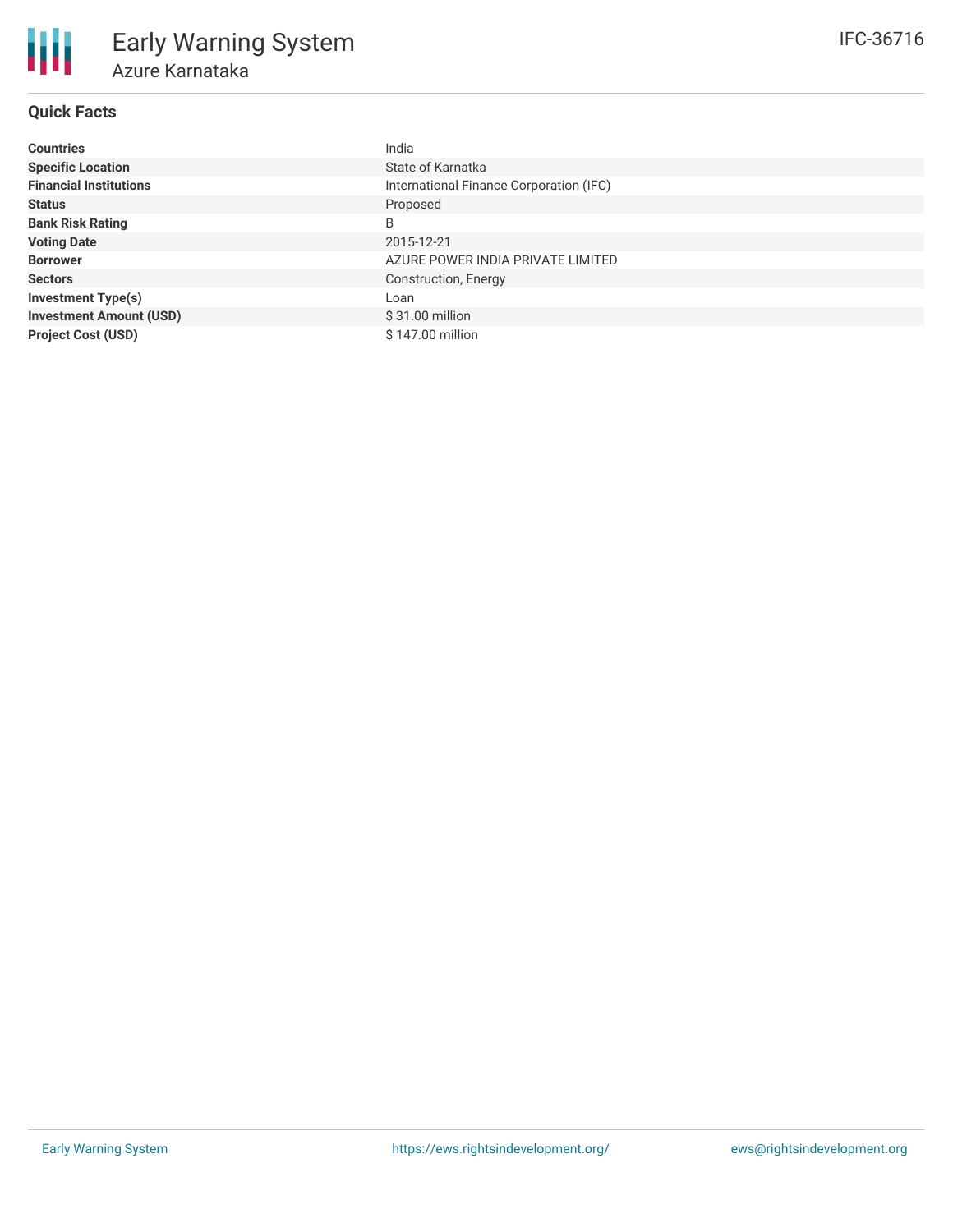

# **Project Description**

This project provides funds to Azure Power, which will construct a 130 megawatt solar power plant. The project will involve the construction of three separate solar projects, two generating 40 megawatts and one generating 50 megawatts.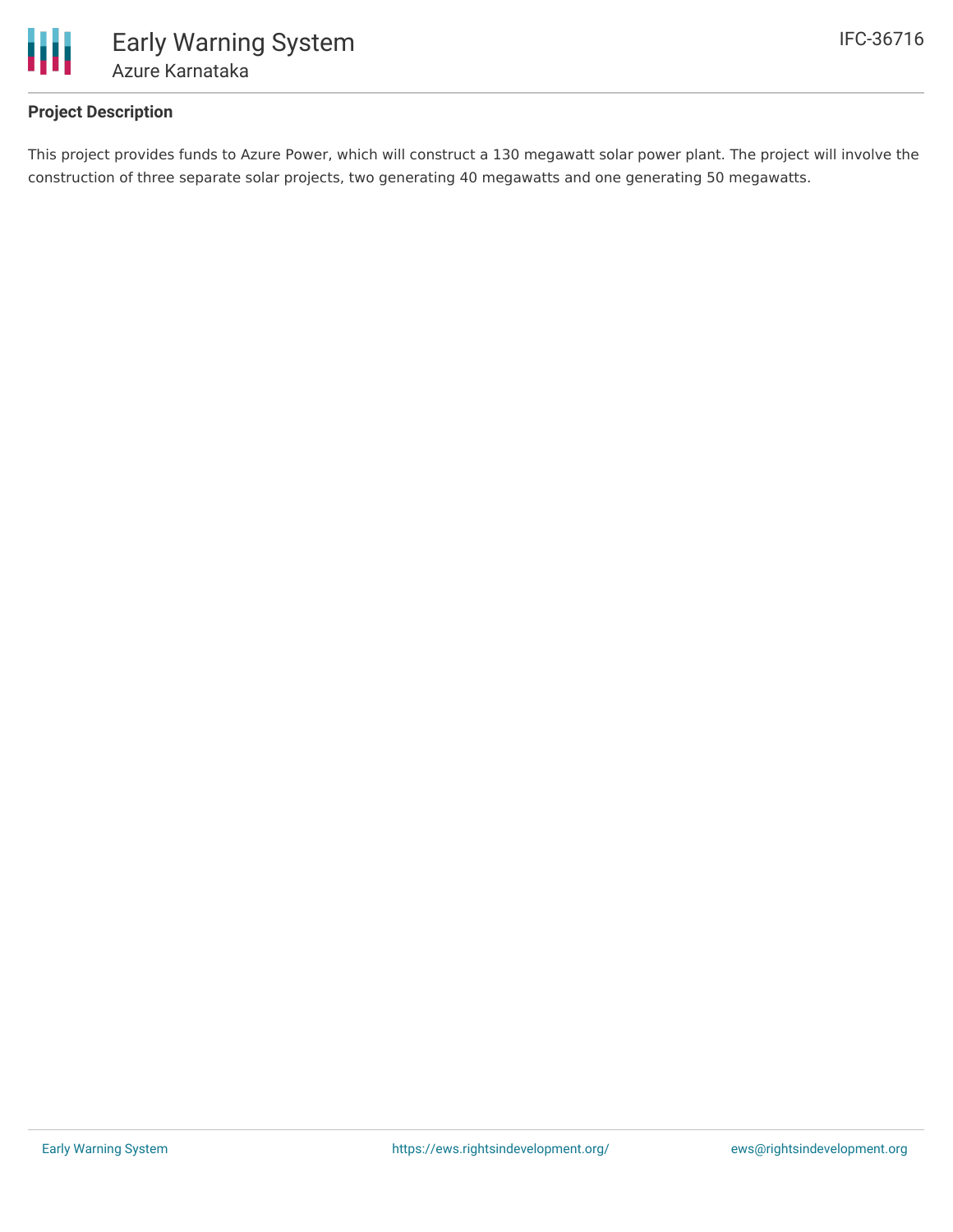#### **Investment Description**

• International Finance Corporation (IFC)

A further \$80 million will be provided via syndication of parallel loans.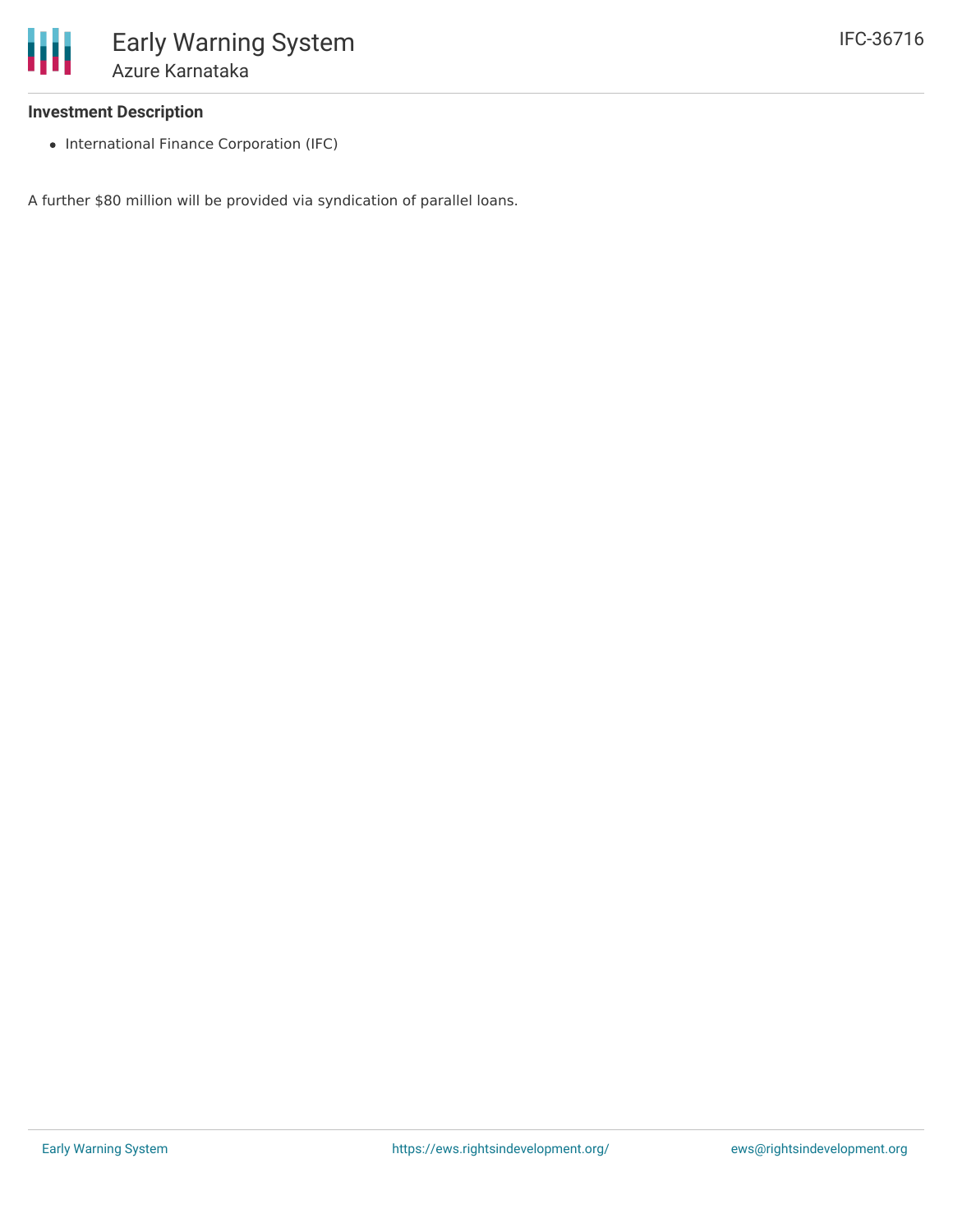# **Contact Information**

Project Inquiries: Dr. Manoj Mishra Head- Corporate SHES 8, LSC, Pushp Vihar, New Delhi -110062 India Phone: +91 11 49409800

#### Project Documentation:

Kandikere Panchayat office Gollahalli and Kandikere villagesHiriyur Taluku (Tehsil)Chitradurga district KarnatakaPIN - 577545. Sanekere Panchayat officeKapparhalli & Jadekunte villagesChallakere Taluku (Tehsil)Chitradurga district.Karnataka The Company will make available on its website (http://www.azurepower.com) SEHS Policies, SEHS management system procedures and other SEHS information of relevance. The Company will also make available on its website, the measures it proposes to implement so as to conduct its business in accordance with IFC's Performance Standards.

#### ACCOUNTABILITY MECHANISM OF IFC

The Compliance Advisor Ombudsman (CAO) is the independent complaint mechanism and fact-finding body for people who believe they are likely to be, or have been, adversely affected by an IFC or MIGA- financed project. If you submit a complaint to the CAO, they may assist you in resolving a dispute with the company and/or investigate to assess whether the IFC is following its own policies and procedures for preventing harm to people or the environment. If you want to submit a complaint electronically, you can email the CAO at CAO@worldbankgroup.org. You can learn more about the CAO and how to file a complaint at http://www.cao-ombudsman.org/